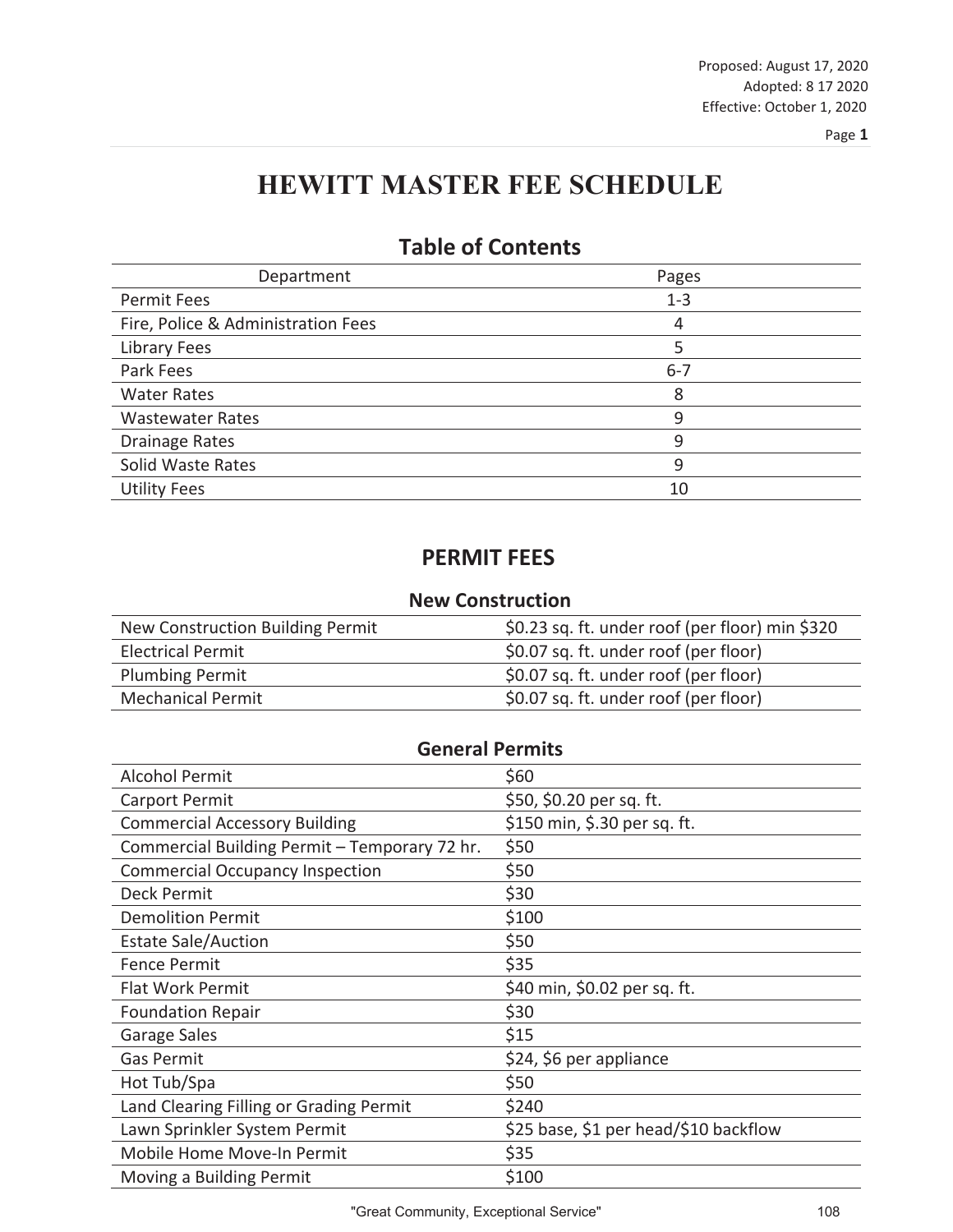| Patio Cover                                  | \$35 min, \$0.10 per sq. ft.                              |
|----------------------------------------------|-----------------------------------------------------------|
| Re-Inspect Fee                               | \$25 1 <sup>st</sup> time; \$10 increase cumulative after |
| <b>Remodeling Permit</b>                     | \$200 flat fee                                            |
| <b>Residential Accessory Building Permit</b> | \$40 for 120 sq. ft. more $+$ \$0.08 per sq. ft.          |
| <b>Roof Permit</b>                           | \$35                                                      |
| Sign Permit                                  |                                                           |
| Up to 72 sq. ft.                             | \$44                                                      |
| Up to 300 sq. ft.                            | \$75                                                      |
| Up to 600 sq. ft.                            | \$100                                                     |
| Sign Variance Request                        | \$250                                                     |
| Swimming Pool Permit (above/inground)        | \$100/\$150                                               |
| Temporary On-Site Storage Containers         | \$10 first 15 days + \$25 next 16 days + \$50 for         |
|                                              | >30 days/year                                             |
| Window Replacement Fee                       | \$25/\$25 Re-Inspect Fee                                  |

### **Electrical**

| <b>Electrical Permit</b>    | \$24 |  |
|-----------------------------|------|--|
| Up to 400 Amp               | \$11 |  |
| Over 400 Amp                | \$24 |  |
| 3 Phase Circuits            | \$7  |  |
| 220 Circuits                | \$6  |  |
| 110 Circuits                | \$5  |  |
| <b>Equipment Motors</b>     |      |  |
| $\frac{1}{2}$ hp - 50 hp    | \$11 |  |
| Over 50 hp                  | \$24 |  |
| Transformers                |      |  |
| Up to 50 KVA                | \$11 |  |
| Over 50 KVA                 | \$24 |  |
| Elevators                   | \$54 |  |
| <b>Signs</b>                | \$24 |  |
| <b>Temporary Service</b>    |      |  |
| <b>Carnivals or Similar</b> | \$54 |  |

| <b>Mechanical</b>                |      |  |
|----------------------------------|------|--|
| <b>Mechanical Permit</b>         | \$24 |  |
| Up to 250,000 BTU                | \$17 |  |
| 250,000 - 500,000 BTU            | \$34 |  |
| Each Ad. 50,000 Over 500,000 BTU | \$5  |  |
| <b>Refrigerated Air Systems</b>  |      |  |
| Up to 5 Tons                     | \$17 |  |
| Over 5 Tons                      | \$34 |  |
| Each Ad. Ton Over                | \$5  |  |
| <b>Ventilation Systems</b>       |      |  |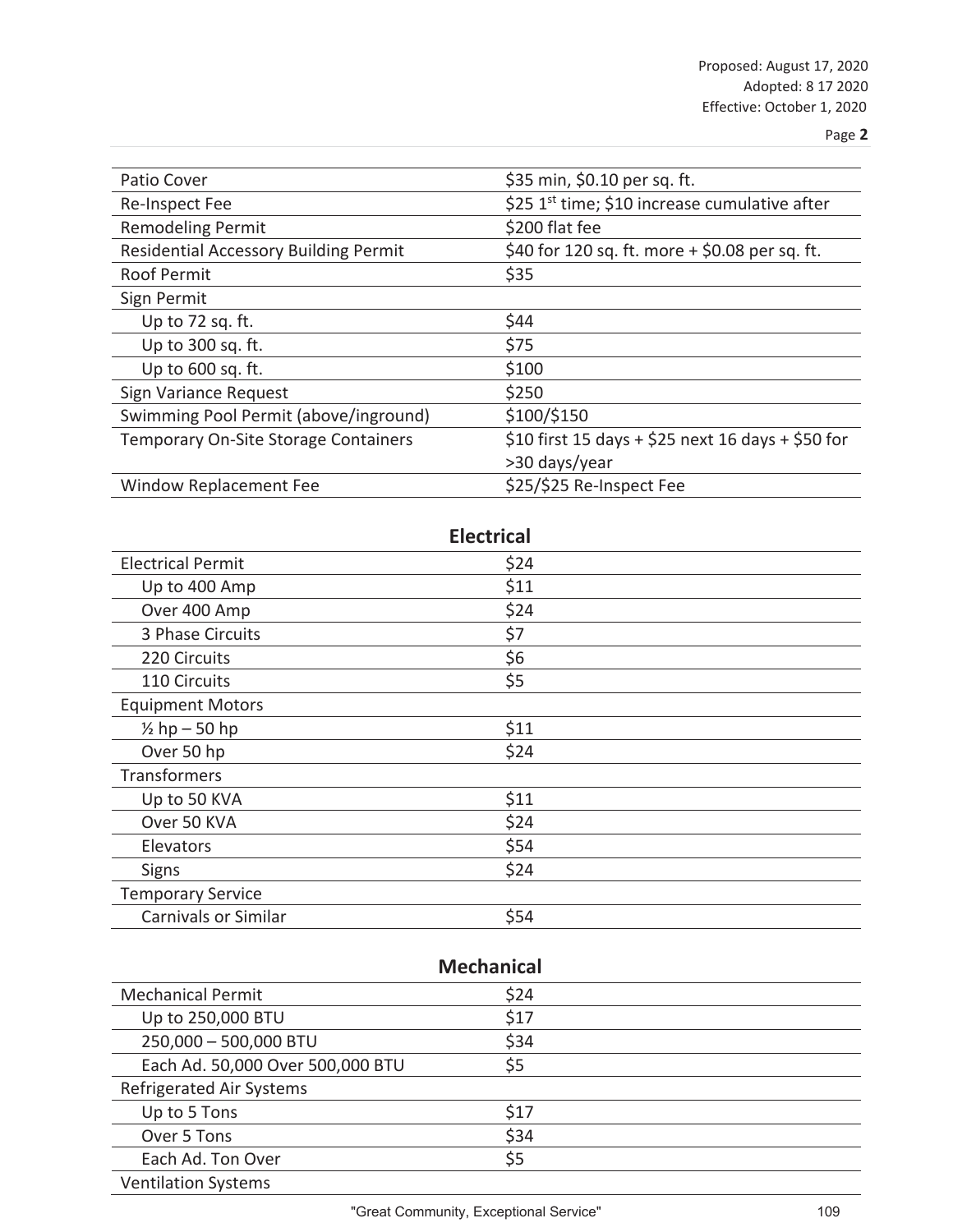$\overline{\phantom{0}}$ 

| Installation Blower or fan to duct system for | \$24 |  |
|-----------------------------------------------|------|--|
| each building                                 |      |  |
| <b>Plumbing</b>                               |      |  |

| <b>Plumbing Permit</b>   | \$24 |
|--------------------------|------|
| Per Fixture, Traps, etc. | \$6  |
| Sewer/Water              | \$8  |
| <b>Vacuum Breakers</b>   | \$8  |
| <b>Backflow Device</b>   | \$24 |
| <b>Roof Drain Permit</b> | \$24 |
| Discharge Line           | \$8  |
| Roof Drain               | \$6  |

### **Planning & Zoning**

| Application for Abandonment of Public Right of Way       | \$300                   |
|----------------------------------------------------------|-------------------------|
| Application for Amendment of the Zoning Ordinance        | \$300                   |
| Application for Appeal to Board of Adjustment            | \$500                   |
| Application for Preliminary Plat                         | $$150 + $2$ per acre    |
| Application for Final Plat, Amended Plat, Administrative | \$200                   |
| Plat                                                     |                         |
| Application for Final Plat and Re-Plat with              | $$200 + $27$ per lot    |
| Infrastructure                                           |                         |
| Application for Platting or Re-Platting with Variance    | $$250 + $2$ per lot     |
| Request                                                  |                         |
| Plat/Plan Review other than Original Review (Staff)      | \$50 per hour, one hour |
|                                                          | minimum                 |
| Plat/Plan Review other than Original Review (Engineer)   | \$150 per hour, one     |
|                                                          | hour minimum            |
|                                                          |                         |

# **Network Nodes, Node Support Poles & Transfer Facilities**

| Network Nodes-Application Fee              | Lesser of: actual cost or \$500 for up to 5<br>Network Nodes, and \$250 for each additional |
|--------------------------------------------|---------------------------------------------------------------------------------------------|
|                                            | Network Node on a permit (up to 30, per Sec                                                 |
|                                            | 284.152(b)                                                                                  |
| Network Nodes-Annual Rental Rate           | \$1,500 per Network Node site, with annual                                                  |
|                                            | CPI adjustment                                                                              |
| Node Support Poles-Application Fee         | \$1,000 for each pole                                                                       |
| Node Support Poles-Annual Rental Rate      | \$1,500 per Network Node site, with annual                                                  |
|                                            | <b>CPI Adjustment</b>                                                                       |
| <b>Transfer Facilities-Application Fee</b> | \$500 for an application including up to 5                                                  |
|                                            | Network Nodes, and \$250 for each additional                                                |
|                                            | Network Node on a permit                                                                    |
| Transfer Facilities-Monthly Rental Rate    | \$500 monthly for each Network Node site                                                    |
| For all other applicants                   | \$200                                                                                       |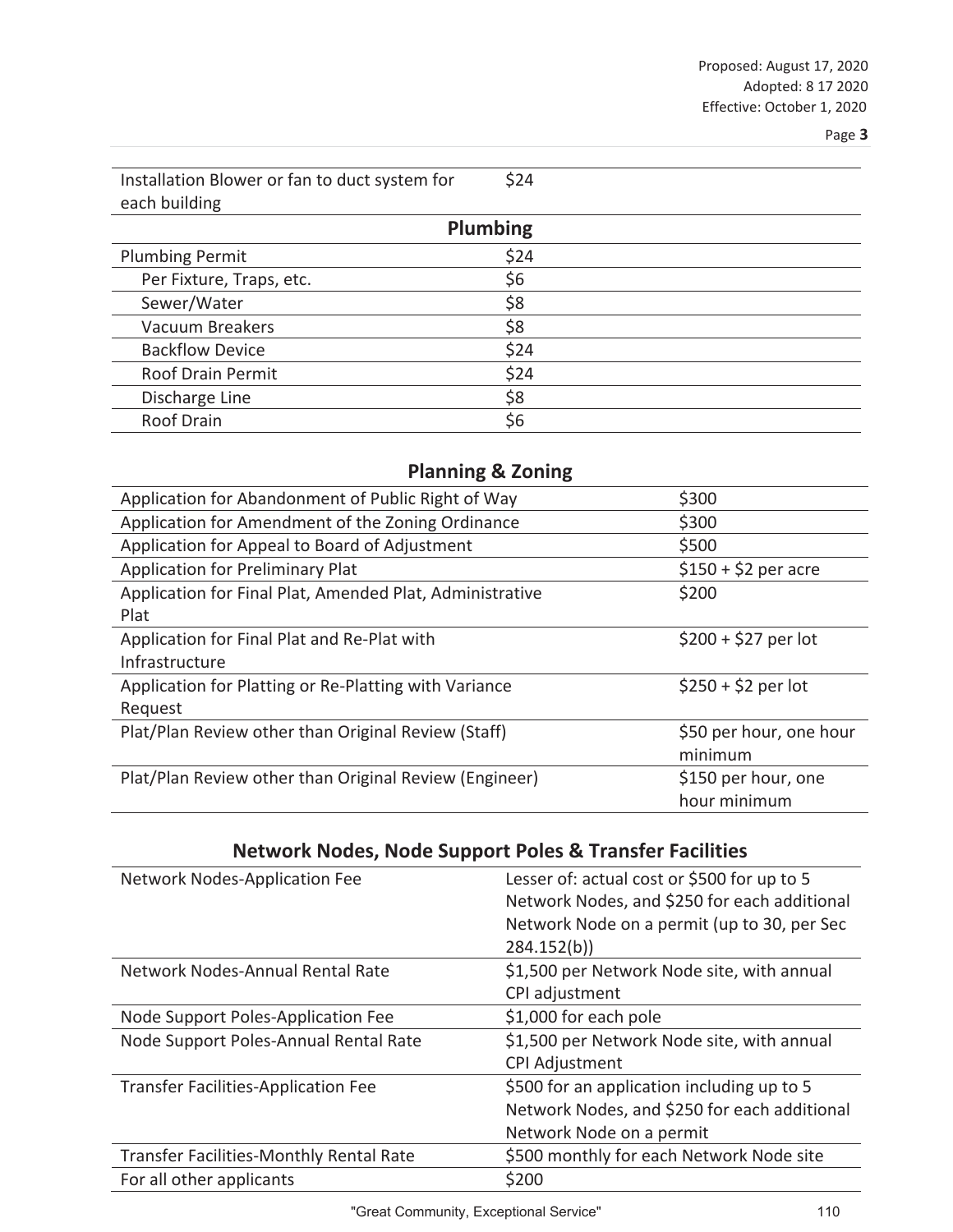| <b>FIRE PROTECTION FEES</b>    |        |  |
|--------------------------------|--------|--|
| <b>Fire Protection Systems</b> | \$55   |  |
| Per Head                       | \$0.25 |  |
| <b>Underground Main</b>        | \$50   |  |
| Fire Pump                      | \$30   |  |
| Stand Pipe System              | \$55   |  |
| Per Outlet                     | \$5    |  |
| Fire Alarm System              | \$55   |  |
| Per Device                     | \$1    |  |
| <b>Hood and Duct System</b>    | \$30   |  |
| Per Nozzle                     | \$2.50 |  |
| <b>Commercial Paint Spray</b>  | \$30   |  |
| Other Fire Suppression System  | \$30   |  |
| Per Head                       | \$55   |  |

### **POLICE DEPARTMENT FEES**

| <b>Accident Reports</b>     | \$6                                    |
|-----------------------------|----------------------------------------|
| <b>Animal Registration</b>  | \$10 first 2 pets; \$2 each additional |
| Animal Reclaim/Disposal Fee | \$75                                   |

| <b>ADMINISTRATION FEES</b>      |                    |  |
|---------------------------------|--------------------|--|
| <b>Returned Check Fee</b>       | \$35               |  |
| <b>NSF Electronic Draft Fee</b> | \$35               |  |
| Copies of Public Information    |                    |  |
| Standard $-8.5x11$              | \$0.10 per page    |  |
| Oversize $-11x17$               | $$0.50$ per page   |  |
| Postage/Shipping                | <b>Actual Cost</b> |  |
| Other Media                     |                    |  |
| <b>Audio Cassette</b>           | $$1$ each          |  |
| CD/RW or CD/R                   | $$1$ each          |  |
| <b>Other Charges</b>            | <b>Actual Cost</b> |  |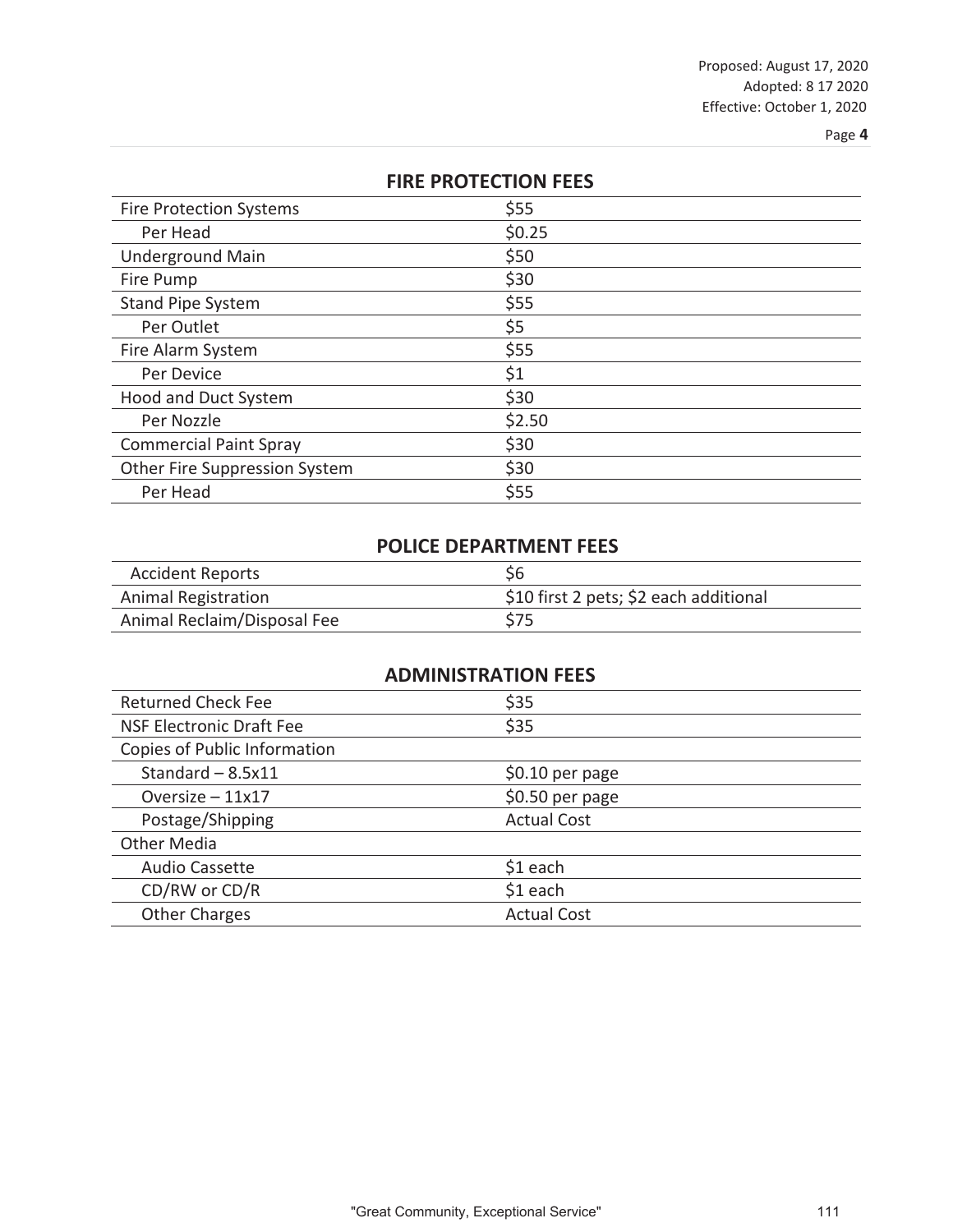| <b>LIBRARY FEES</b>                          |                                               |
|----------------------------------------------|-----------------------------------------------|
| Book                                         | \$0.25 per day                                |
| DVD, Play-a-way, Audiobooks, VHS             | \$1 per day                                   |
| <b>Tex-Share ILL</b>                         | \$1 per day + \$5 processing fee + any fee by |
|                                              | lending library                               |
| Lost Book                                    | Cost of book $+$ \$5 processing fee           |
| Damaged Books                                | Cost of damage is calculated by the amount    |
|                                              | of damage divided by cost of book $+$ \$5     |
|                                              | processing fee                                |
| <b>Barcode Replacement</b>                   | \$1                                           |
| Media Case Replacement                       | \$5                                           |
| Hanging Bag                                  | \$1                                           |
| 3D Printing                                  | \$0.10 per gram                               |
| Paper Copy - Black & White                   | \$0.15                                        |
| Paper Copy - Color                           | \$1.25                                        |
| Large format Printing                        | Estimate per item: L x W x .035 x 40%         |
| <b>Proctor Exam Fee</b>                      | \$15/hr (waived for Hewitt residents)         |
| Lost Library Card Replacement                | \$1                                           |
| <b>Return Check Fee</b>                      | \$35                                          |
| Out of County Fee (excludes people that work |                                               |
| In Hewitt and live outside McLennan County)  | \$40 annual fee                               |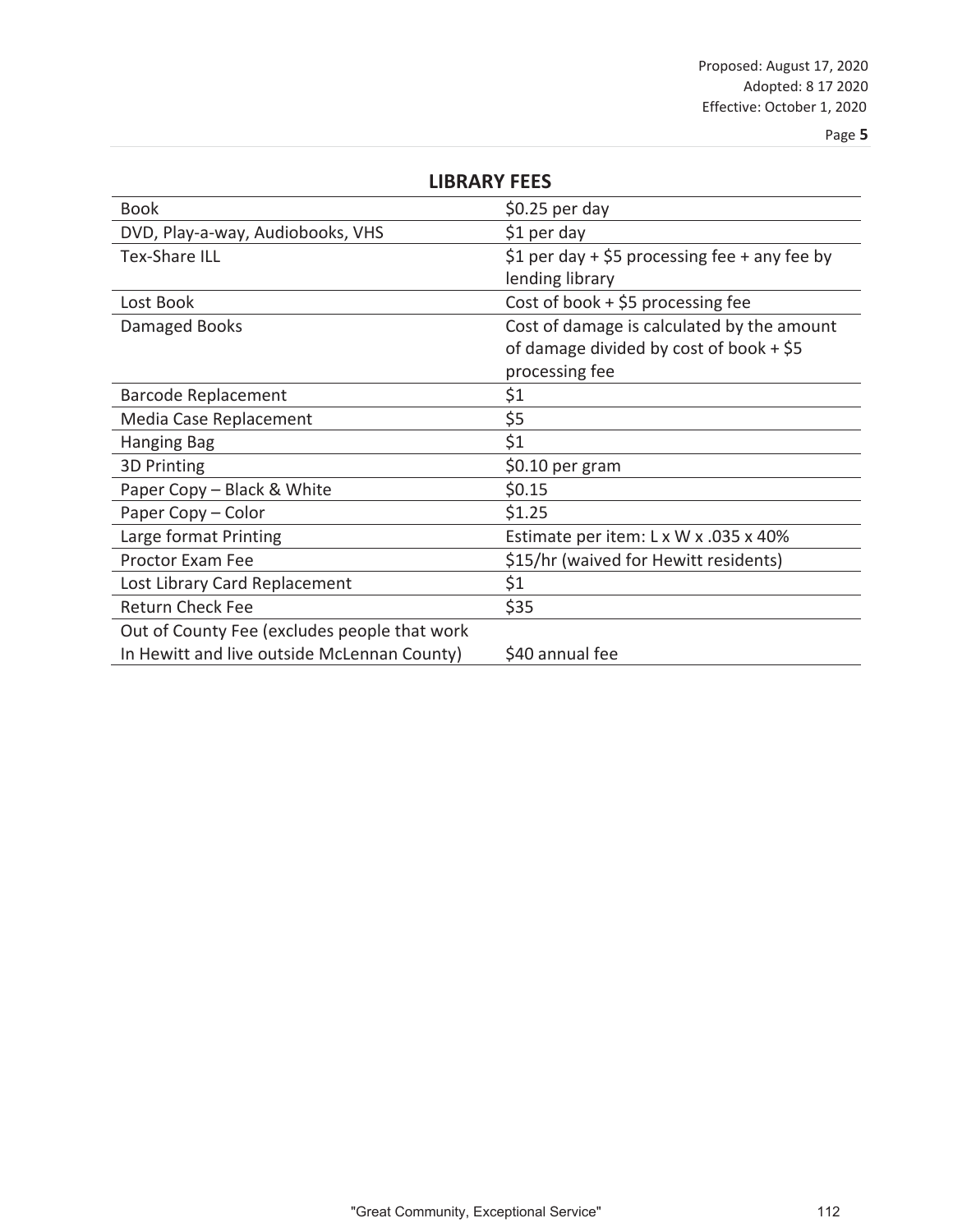### **PARK FEES**

| <b>Amphitheatre</b>                  |                                                    |
|--------------------------------------|----------------------------------------------------|
| Private                              | \$150 per hour (3 hr min) (\$135 per addtl hour)   |
| Deposit                              | \$200 refundable deposit                           |
| Water Key Fee                        | \$50 fee (\$35 refundable deposit; \$15 water fee) |
|                                      |                                                    |
| <b>EVENT Package 1: Deposit</b>      | \$250 refundable deposit                           |
| Amphitheater only-Fri-Sun            | \$1400 (10am-10pm) (\$125/addtl hr prior to 10am)  |
| Amphitheatre only-Mon-Thurs          | \$1100 (10am-10pm) (\$115/addtl hr prior to 10am)  |
|                                      |                                                    |
| <b>EVENT Package 2: Deposit</b>      | \$400 refundable deposit                           |
| Amphitheatre & Pavilion-Fri-Sun      | \$1500 (10am-10pm) (\$150/addtl hr prior to 10am)  |
| Amphitheatre & Pavilion-Mon-Thurs    | \$1200 (10am-10pm) (\$125/addtl hr prior to 10am)  |
|                                      |                                                    |
| <b>EVENT Package 3: Deposit</b>      | \$500.00 refundable deposit                        |
| Amphitheatre & Entire Park-Fri-Sun   | \$2000 (10am-10pm) (\$175/addtl hr prior to 10am)  |
| Amphitheatre & Entire Park-Mon-Thurs | \$1800 (10am-10pm) (\$150/addtl hr prior to 10am)  |

| <b>Food Truck Permits</b> |                                                    |
|---------------------------|----------------------------------------------------|
| No Event                  | \$50/day (up to 12 hours)                          |
| Event                     | $$125/day$ (up to 12 hours)                        |
| Water Key Fee             | \$50 fee (\$35 refundable deposit; \$15 water fee) |

| <b>Field Rental</b>      |                                                    |
|--------------------------|----------------------------------------------------|
| Playing Field (practice) | \$30/practice (2 hour block)                       |
| Playing Field (game)     | \$75/game (4 hour block)                           |
| Practice Field           | First Come, First Serve                            |
| Water Key Fee            | \$50 fee (\$40 refundable deposit; \$10 water fee) |

### **Pavilion Rental**

| Park Pavilion-Hewitt/Warren Park-Up to 150 \$40 per hour (minimum 2 hours) |                                                    |
|----------------------------------------------------------------------------|----------------------------------------------------|
| Park Pavilion-Hewitt/Warren Park-Over 150                                  | \$55 per hour (minimum 2 hours)                    |
| Water Key Fee                                                              | \$50 fee (\$40 refundable deposit; \$10 water fee) |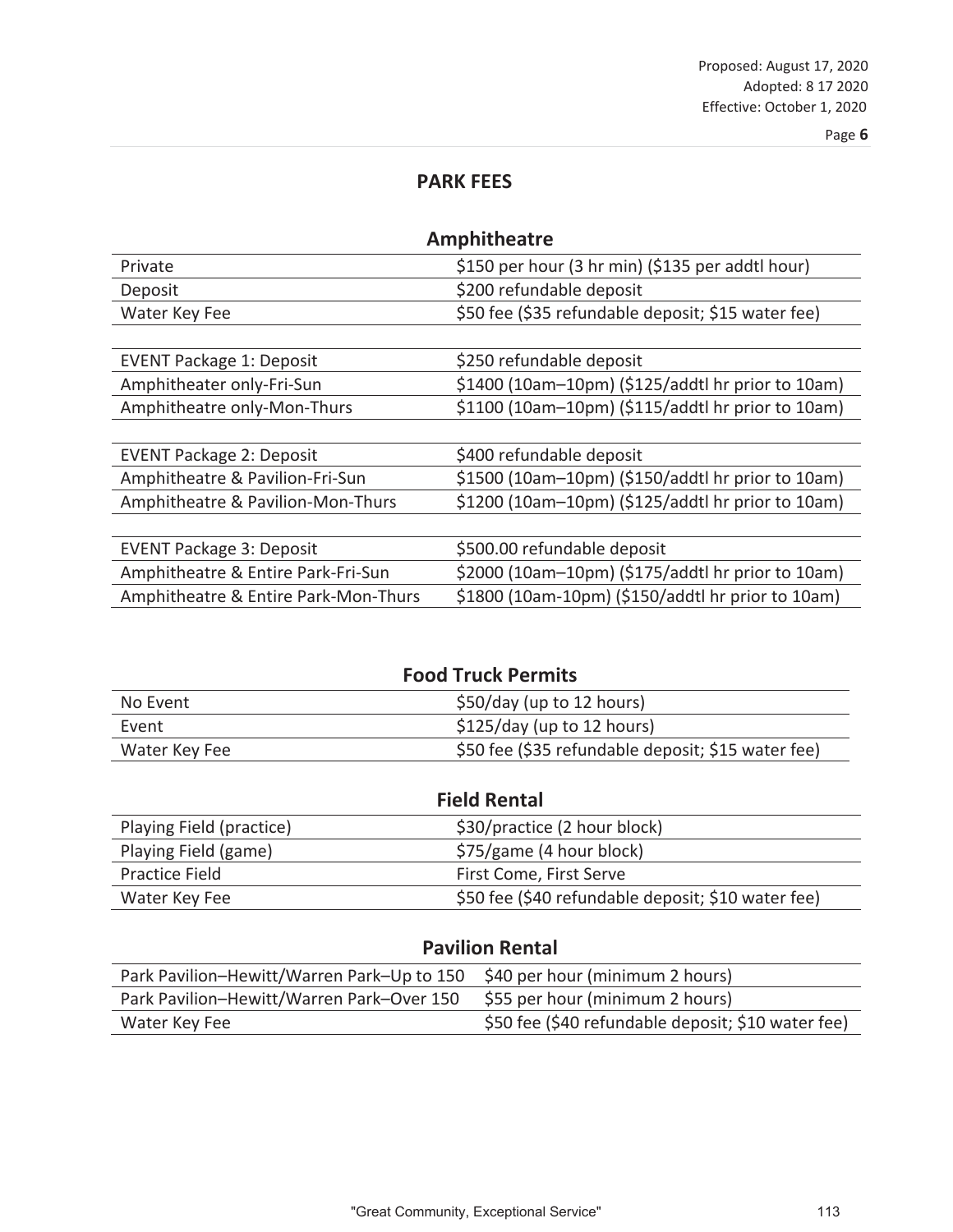| <b>Walking Track</b>                     |                                                    |  |
|------------------------------------------|----------------------------------------------------|--|
| <b>Hewitt Park Walking Track</b>         | \$50 (minimum 2 hours)                             |  |
| Water Key Fee                            | \$50 fee (\$40 refundable deposit; \$10 water fee) |  |
|                                          |                                                    |  |
| <b>Event Permit</b>                      |                                                    |  |
| Various Permits, including but not       | \$75                                               |  |
| Limited to-Use of PA Systems, Amplified  |                                                    |  |
| Sound, Ride or Drive Horses, Food Sales, |                                                    |  |
| Trades, Occupation Sales, and City-      |                                                    |  |
| Provided Flectrical Use. The Permit      |                                                    |  |
| Must be applied for, reviewed and        |                                                    |  |
| Approved before issued.                  |                                                    |  |
| Water Key Fee                            | \$50 fee (\$40 refundable deposit; \$10 water fee) |  |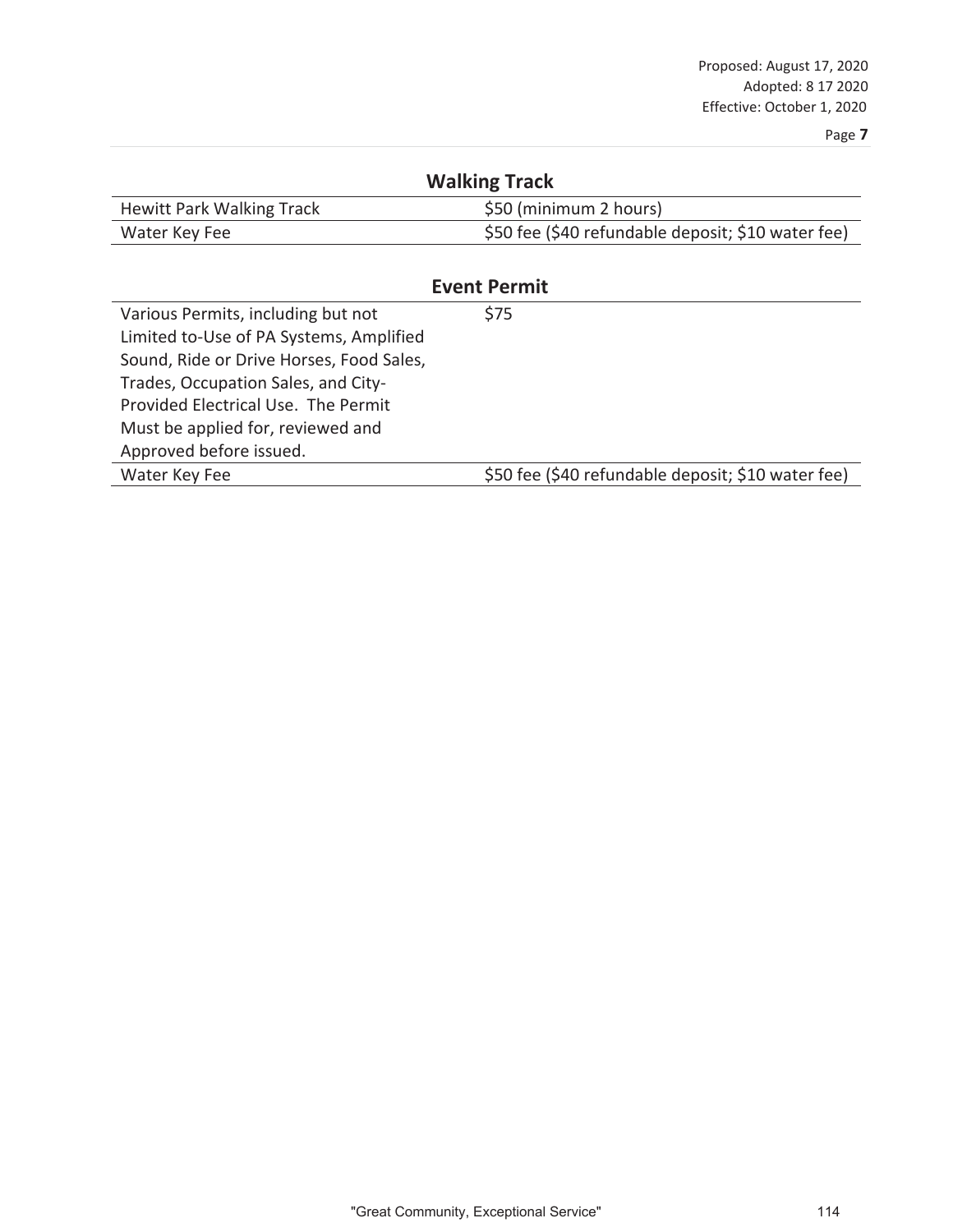| <b>WAILK RAILS</b> |  |  |
|--------------------|--|--|
| $1^{st}$ 3,000 Gal |  |  |
| \$30               |  |  |
| \$63               |  |  |
| \$190              |  |  |
| \$190              |  |  |
| \$380              |  |  |
| \$380              |  |  |
| \$570              |  |  |
| Per 1,000 Gal      |  |  |
| \$4.85             |  |  |
| \$5.40             |  |  |
| \$5.85             |  |  |
|                    |  |  |

**WATER RATES**

### **Master Metered High-Density Multifamily**

| Multifamily Residential & Multifamily Builders - | <b>Base Fees</b>                         |
|--------------------------------------------------|------------------------------------------|
| $1\frac{1}{2}$                                   | \$190                                    |
| $\gamma$ "                                       | \$190                                    |
| 2"                                               | \$380                                    |
| 4"                                               | \$380                                    |
| 6"                                               | \$570                                    |
| <b>Consumption Rate</b>                          | \$5.85 Per 1,000 Gal. (100% consumption) |

### **Irrigation Rates**

| Irrigation - Base Rate  |                                          |
|-------------------------|------------------------------------------|
| 5/8"                    | \$30                                     |
| 1"                      | \$63                                     |
| 1.5''                   | \$190                                    |
| 2"                      | \$190                                    |
| 3''                     | \$380                                    |
| 4"                      | \$380                                    |
| 6''                     | \$570                                    |
| <b>Consumption Rate</b> | \$5.85 Per 1,000 Gal. (100% consumption) |

### **Bulk Water Rates**

| Deposit                 | \$900                                           |
|-------------------------|-------------------------------------------------|
| Set Fee & Move Fee      | \$100                                           |
| Base Rate for 3" Meter  | \$380 per month $+$ consumption                 |
| <b>Consumption Rate</b> | \$6.40 per 1,000 gallons                        |
| One Day Fee             | \$35 per day for 5,000 gallons or less + \$6.40 |
|                         | per 1,000 gallons over 5,000 gallons            |

*All Bulk Water will be sold in 1,000 gallon increments.*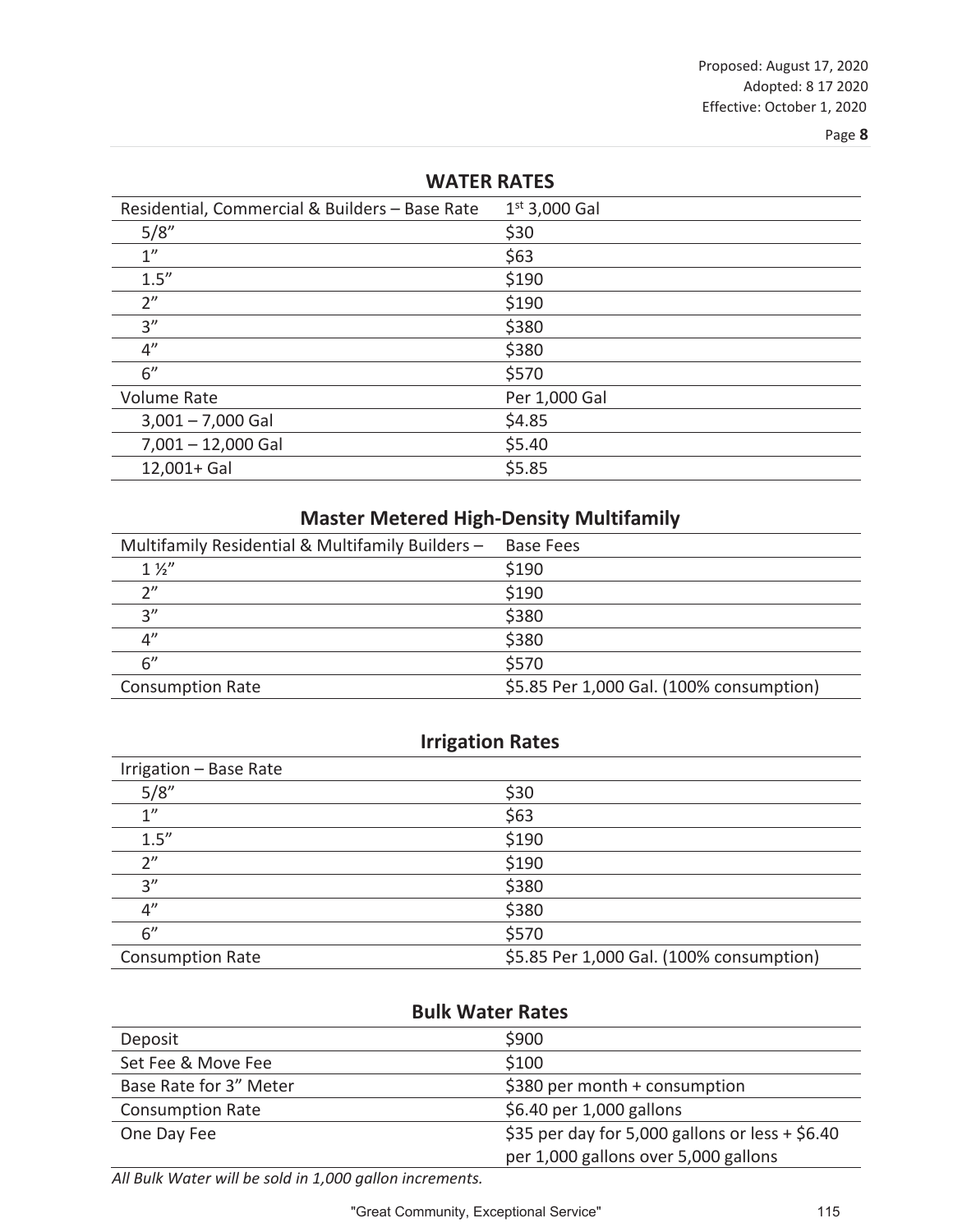### **WASTEWATER RATES**

#### **Option #1 – Standard Wastewater Rates**

| Residential Base Rate $-1$ <sup>st</sup> 5,000 Gal | \$26.50 |
|----------------------------------------------------|---------|
| Residential Volume Rate (Per 1,000)                | \$4.50  |
| Industrial Institution or Commercial Base Charge   | \$57.25 |
| $-1$ <sup>st</sup> 10,000 Gallons                  |         |
| Industrial Institution or Commercial Volume        | \$4.50  |
| Rate (Per 1,000)                                   |         |

### **Option #2 – Winter Average Rates**

| Single Family Residential Base Rate        | \$18 (no minimum gallons)   |
|--------------------------------------------|-----------------------------|
| Single Family Residential Volume Rate (Per | \$2.80 (no maximum gallons) |
| 1,000)                                     |                             |

#### **Option #3 – Flat Rate**

| Single Family Residential Flat Rate |  |
|-------------------------------------|--|
|                                     |  |

| <b>High-Density Multifamily</b>      |                        |
|--------------------------------------|------------------------|
| High-Density Multifamily Base Charge | \$57.25 (per building) |
| High-Density Multifamily Volume Rate | \$4.50 (100% Volume)   |
| (Per 1,000)                          |                        |

| <b>DRAINAGE RATES</b> |          |  |
|-----------------------|----------|--|
| Residential           | \$4.35   |  |
| Commercial            |          |  |
| $1 - 10,000$          | \$10.08  |  |
| $10,001 - 20,000$     | \$29.65  |  |
| $20,001 - 40,000$     | \$48.05  |  |
| $40,001 - 60,000$     | \$94.55  |  |
| $60,001 - 100,000$    | \$148.80 |  |
| $100,001 - 150,000$   | \$228.63 |  |
| $150,001 +$           | \$359.60 |  |

### **SOLID WASTE RATES**

| Residential                                |                  |
|--------------------------------------------|------------------|
| Collection                                 | \$16.75          |
| <b>Additional Polycart</b>                 | \$4.81           |
| Administrative Fee - Per Unit              | $$1.50$ per unit |
| Damage Fee-Polycart (damage due to misuse) | \$60             |

*\*Commercial customers are billed directly by Republic Services.*